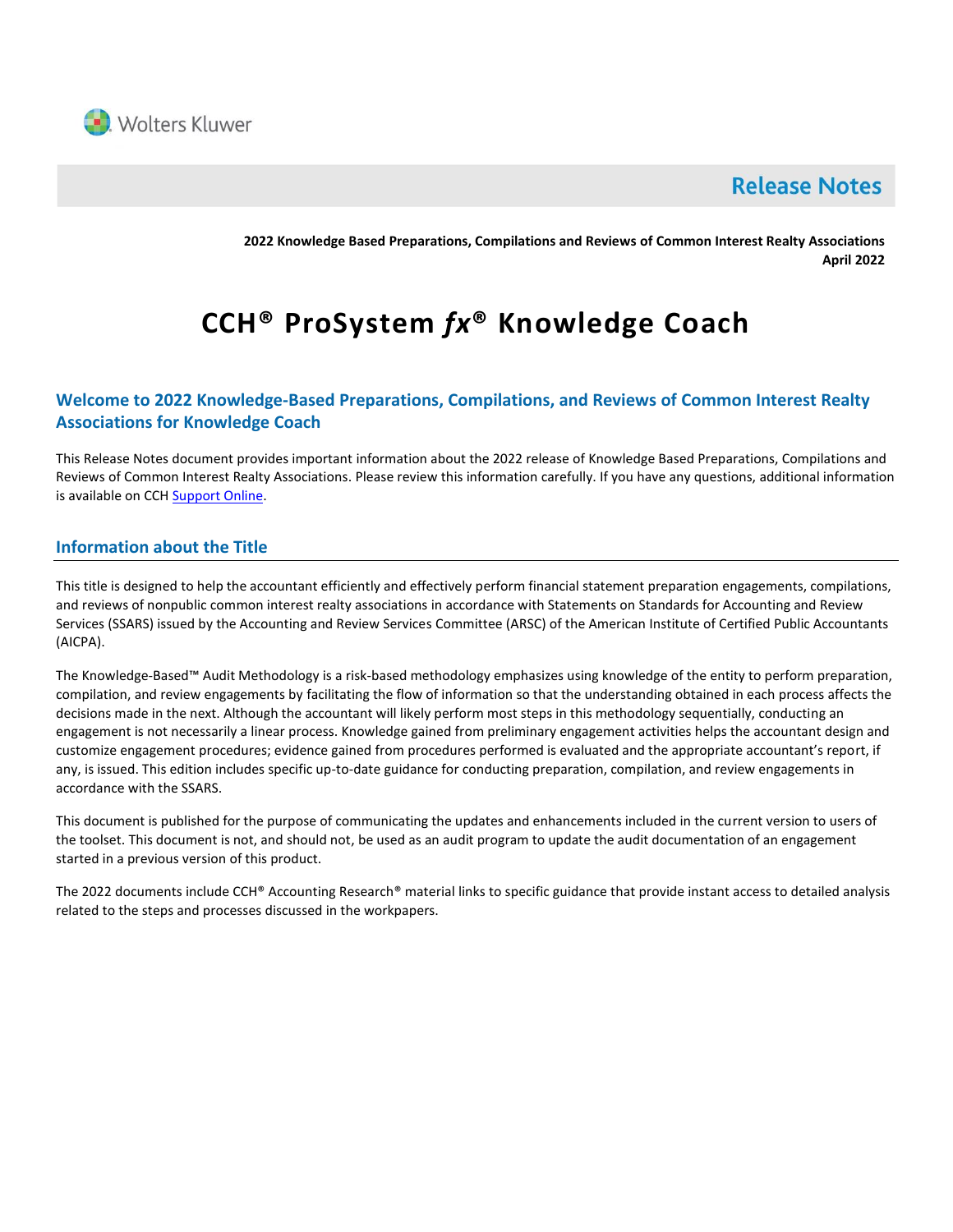#### **New in this Release**

**2022 Edition of Knowledge-Based Preparations, Compilations and Reviews of** Common Interest Realty Associations This edition features numerous enhancements, including:

- Enhancing instructions and procedures throughout the toolset to improve workflow
- Adding new RPT and CORs as follows:
	- o RPT-1022 Review Report: Other Matter Required Supplementary Information was Reviewed by the Accountant
	- o COR-201F Engagement Letter: Compilation of Financial Statements Prepared in Accordance with the Cash-Basis of Accounting
	- o COR-905 Communicating Significant Review Matters/Findings

## **CCH® ProSystem** *fx***® Engagement 2020 Compatibility**

This title can be installed on Engagement v2020 by first installing the Engagement v2020.2.4 Update. The latest update can be downloaded via CCH Software Delivery Manager. This update allows you to use the 2022 content without installing Engagement v2020 until your firm plans to update.

# **CCH Axcess Knowledge Coach Instructions and Information**

No installation is necessary. Once released, the title will be available for use after login. See the help topic Updating Industry Content to the [Latest Version](https://knowledgecoach.cchaxcess.com/Knowledge-Coach/Content/Engagements/Eng-Update-content.htm) for instructions about applying the updated title.

## **CCH ProSystem** *fx* **Knowledge Coach Instructions and Information**

#### **Updating Your Title**

If you are updating from a previous version of this title, review **Help > Knowledge Coach Help Topics**, then select "Updating to the Latest Version of a Workpaper" from the Table of Contents.

#### **Best Practices**

- Save changes to workpapers before closing the workpaper or the binder to ensure data is correctly updated.
- If Microsoft® Word crashes when using Knowledge Coach, before closing the binder, use the **Save Knowledge Coach Answers** option in the binder view under the Tools menu. This saves all data within tables.
- You can view other Knowledge Coach best practices on our [Website.](https://support.cch.com/kb/solution/000034942/sw34947)

#### **License Requirements**

This title requires the Knowledge-Based Common Interest Realty Associations Preparation, Compilation, and Reviews license. Users who do not have a license for this title cannot use Knowledge Coach functionality in workpapers.

- For information on updating your licensing, see [How do I add or update CCH ProSystem fx](https://support.cch.com/kb/solution.aspx/sw3937) Engagement Licenses? on our Support Website.
- For more information on assigning licenses, see [How do I assign Engagement licenses?](https://support.cch.com/kb/solution.aspx/sw3943) on our Support Website.

#### **Download and Installation Instructions**

See How do I add a new CCH ProSystem fx [Knowledge Coach title to CCH ProSystem fx](https://support.cch.com/kb/solution/000033707/sw30271) Engagement? for instructions on installing a new Knowledge Coach title.